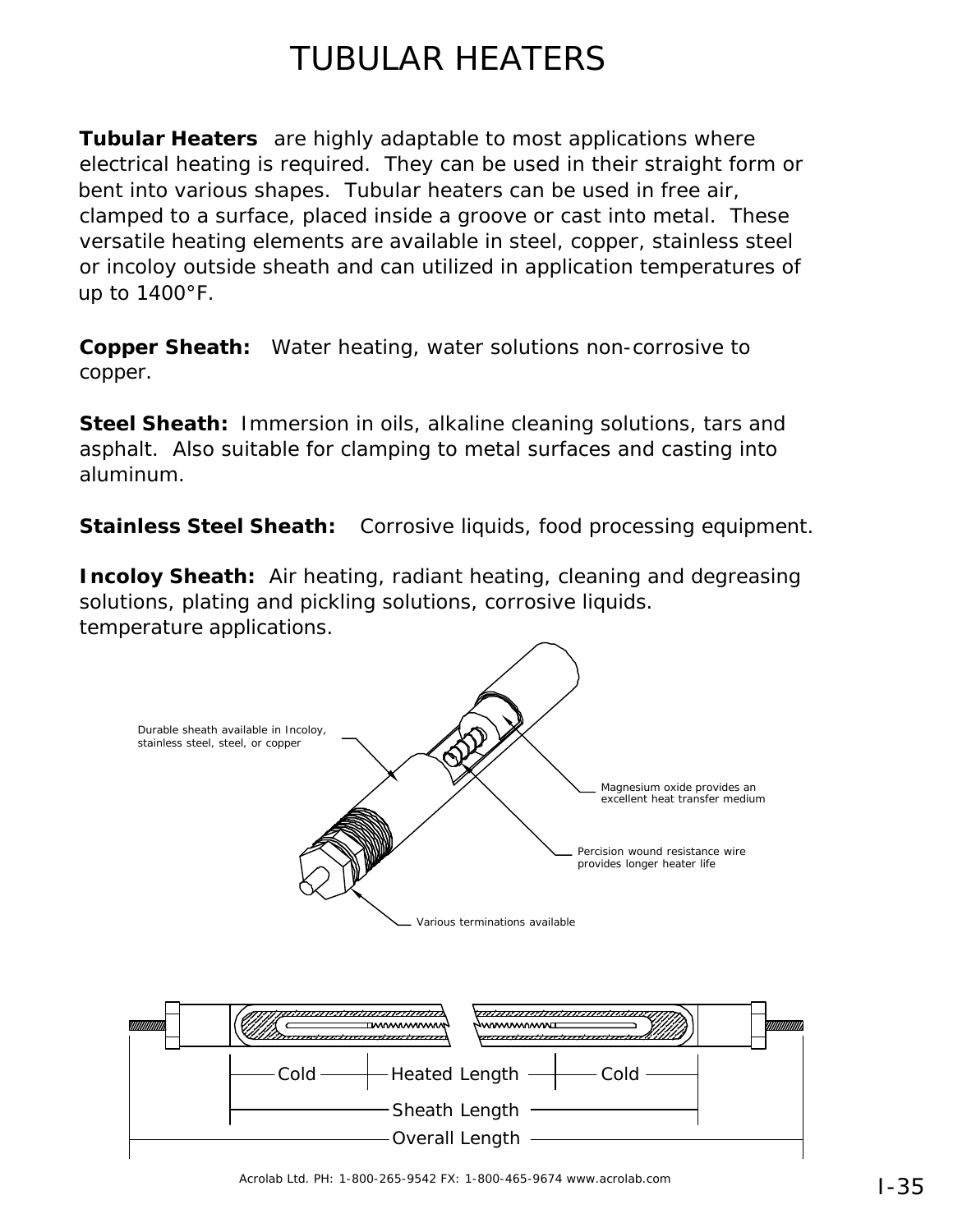

 $1 - 35.2$